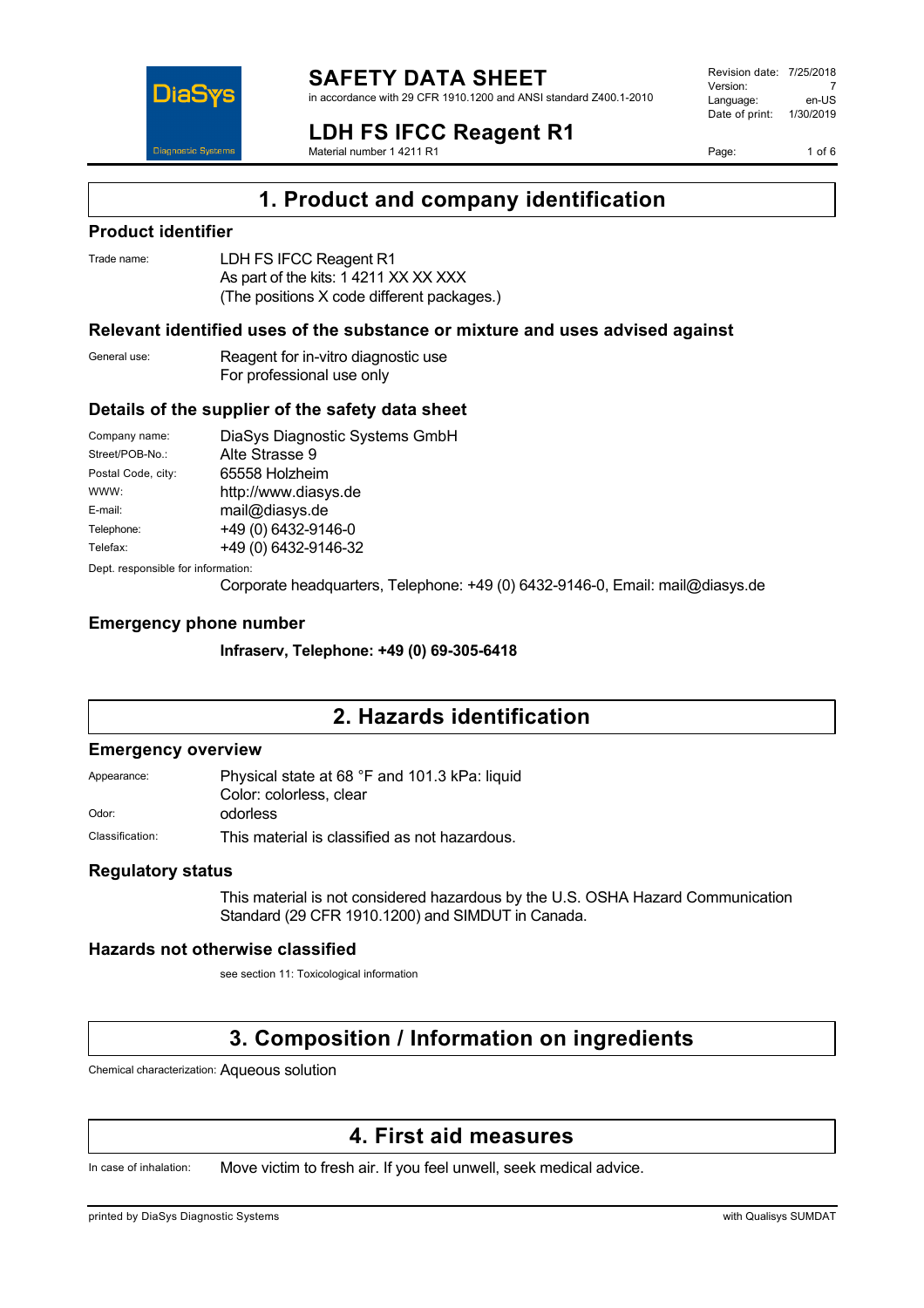

# **SAFETY DATA SHEET**

in accordance with 29 CFR 1910.1200 and ANSI standard Z400.1-2010

| Revision date: 7/25/2018 |           |
|--------------------------|-----------|
| Version:                 |           |
| Language:                | en-US     |
| Date of print:           | 1/30/2019 |
|                          |           |

**LDH FS IFCC Reagent R1** Material number 1 4211 R1

| Following skin contact: | Change contaminated clothing. Remove residues with water. In case of skin reactions,<br>consult a physician.                                                                                                                                     |
|-------------------------|--------------------------------------------------------------------------------------------------------------------------------------------------------------------------------------------------------------------------------------------------|
| After eye contact:      | Immediately flush eyes with plenty of flowing water for 10 to 15 minutes holding eyelids<br>apart. Remove contact lenses, if present and easy to do. Continue rinsing.<br>In case of troubles or persistent symptoms, consult an opthalmologist. |
| After swallowing:       | Rinse mouth immediately and drink plenty of water. Seek medical aid in case of troubles.<br>Never give anything by mouth to an unconscious person.                                                                                               |
|                         | Most important symptoms/effects, acute and delayed                                                                                                                                                                                               |
|                         | After eye contact: mild irritant                                                                                                                                                                                                                 |

#### **Information to physician**

Treat symptomatically.

# **5. Fire fighting measures**

Flash point/flash point range:

not combustible

Auto-ignition temperature: No data available

Suitable extinguishing media:

Product is non-combustible. Extinguishing materials should therefore be selected according to surroundings.

#### **Specific hazards arising from the chemical**

Fires in the immediate vicinity may cause the development of dangerous vapors.

Protective equipment and precautions for firefighters:

Wear self-contained breathing apparatus.

Additional information: Do not allow fire water to penetrate into surface or ground water.

## **6. Accidental release measures**

| Personal precautions:      | Avoid contact with skin and eyes. Provide adequate ventilation. Wear appropriate<br>protective equipment.                                                                                                       |
|----------------------------|-----------------------------------------------------------------------------------------------------------------------------------------------------------------------------------------------------------------|
| Environmental precautions: |                                                                                                                                                                                                                 |
|                            | Do not allow to penetrate into soil, waterbodies or drains.                                                                                                                                                     |
| Methods for clean-up:      | Soak up with absorbent materials such as sand, siliceus earth, acid- or universal binder.<br>Store in special closed containers and dispose of according to ordinance. Wash spill<br>area with plenty of water. |

# **7. Handling and storage**

## **Handling**

Advices on safe handling: Provide adequate ventilation, and local exhaust as needed. Avoid contact with skin and eyes. Keep all containers, equipment and working place clean. Wear appropriate protective equipment. Wash hands before breaks and after work. When using do not eat, drink or smoke.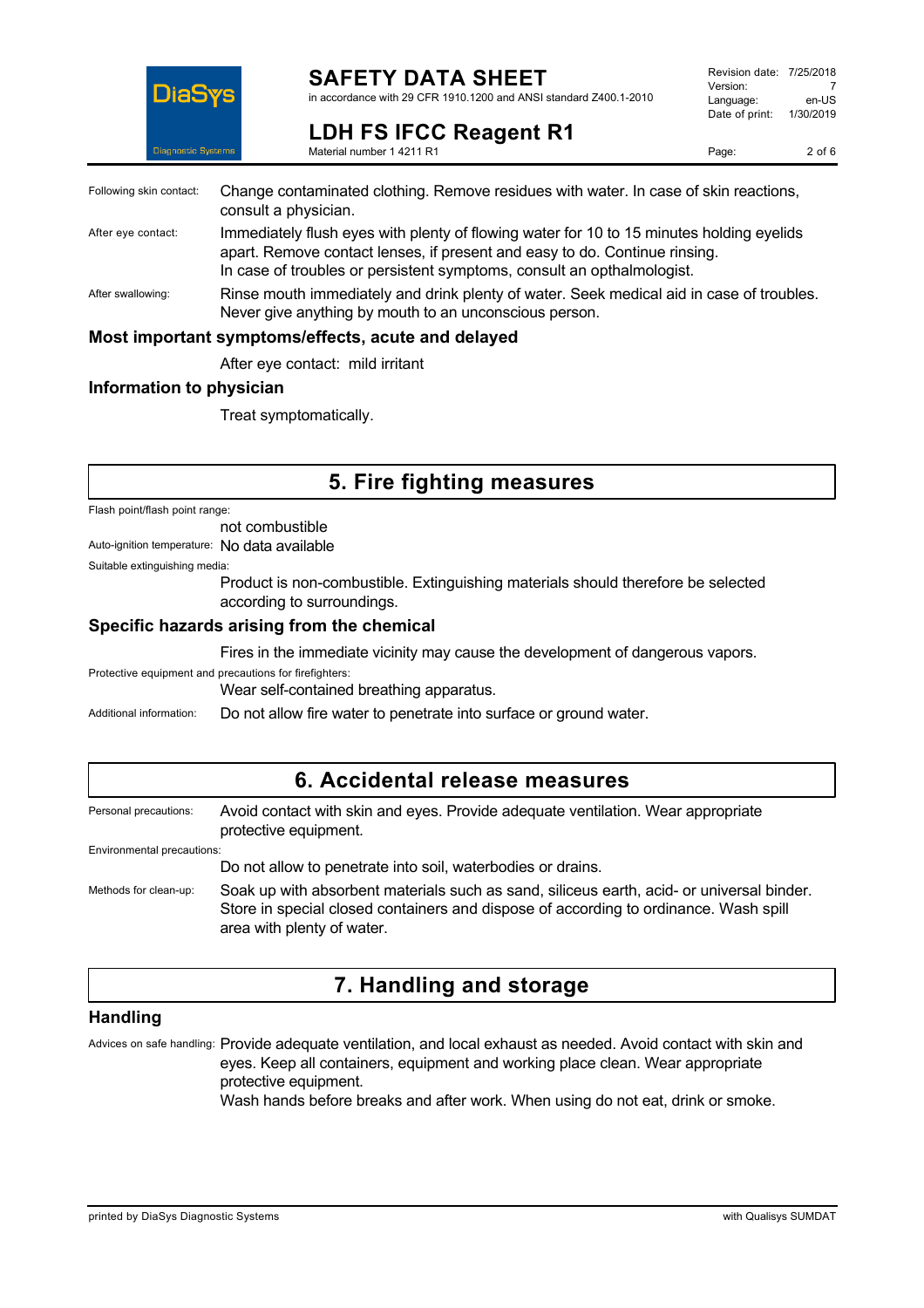

# **LDH FS IFCC Reagent R1**

Revision date: 7/25/2018 Version: 7<br>Language: en-US Language: Date of print: 1/30/2019

Material number 1 4211 R1

## **Storage**

Requirements for storerooms and containers:

Keep containers tightly closed and at a temperature between 35.6 °F and 46.4 °F. Protect from light.

Hints on joint storage: Do not store together with: Acids, alkalis.

# **8. Exposure controls / personal protection**

## **Engineering controls**

Provide adequate ventilation, and local exhaust as needed. See also information in chapter 7, section storage.

### **Personal protection equipment (PPE)**

| Eye/face protection             | Tightly sealed goggles according to OSHA Standard - 29 CFR: 1910.133 or ANSI<br>Z87.1-2010.                                                                                                                                    |
|---------------------------------|--------------------------------------------------------------------------------------------------------------------------------------------------------------------------------------------------------------------------------|
| Skin protection                 | Wear suitable protective clothing.                                                                                                                                                                                             |
|                                 | Protective gloves according to OSHA Standard - 29 CFR: 1910.138.<br>Glove material: Nitrile rubber - Breakthrough time: >480 min.<br>Observe glove manufacturer's instructions concerning penetrability and breakthrough time. |
| Respiratory protection:         | Provide adequate ventilation.                                                                                                                                                                                                  |
| General hygiene considerations: |                                                                                                                                                                                                                                |
|                                 | Avoid contact with skin and eyes. Change contaminated clothing. Wash hands before<br>breaks and after work. When using do not eat, drink or smoke.                                                                             |

# **9. Physical and chemical properties**

#### **Information on basic physical and chemical properties**

| Appearance:                              | Physical state at 68 °F and 101.3 kPa: liquid<br>Color: colorless, clear |
|------------------------------------------|--------------------------------------------------------------------------|
| Odor:                                    | odorless                                                                 |
| Odor threshold:                          | No data available                                                        |
| pH value:                                | at 98.6 $\degree$ F: 9.5                                                 |
| Melting point/freezing point:            | No data available                                                        |
| Initial boiling point and boiling range: | No data available                                                        |
| Flash point/flash point range:           | not combustible                                                          |
| Evaporation rate:                        | No data available                                                        |
| Flammability:                            | No data available                                                        |
| Explosion limits:                        | No data available                                                        |
| Vapor pressure:                          | No data available                                                        |
| Vapor density:                           | No data available                                                        |
| Density:                                 | at 68 °F: 1.012 g/mL                                                     |
| Water solubility:                        | completely miscible                                                      |
| Partition coefficient: n-octanol/water:  | No data available                                                        |
| Auto-ignition temperature:               | No data available                                                        |
| Thermal decomposition:                   | No data available                                                        |
| Additional information:                  | No data available                                                        |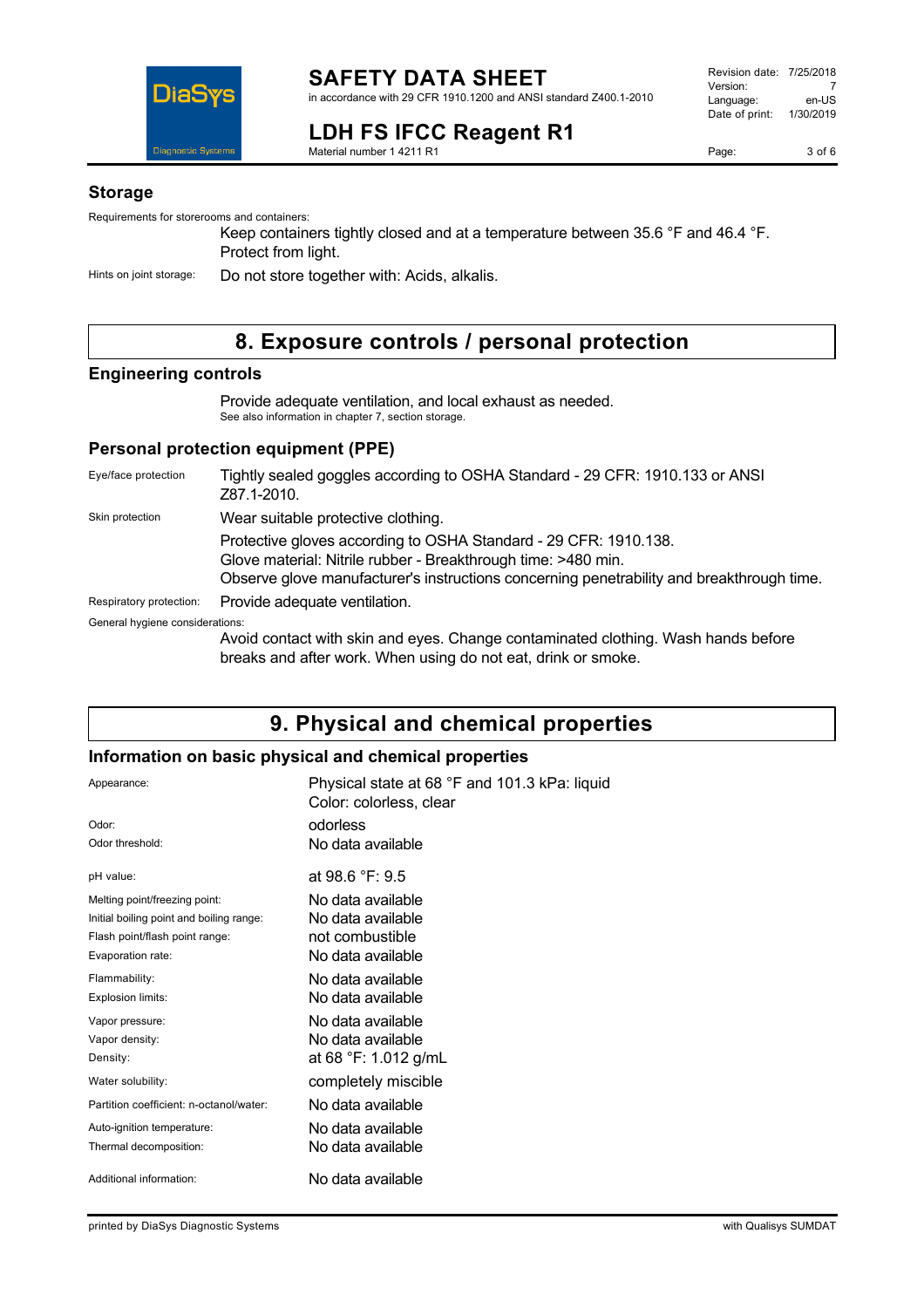

**LDH FS IFCC Reagent R1**

Material number 1 4211 R1

Revision date: 7/25/2018 Version: 7<br>Language: en-US Language: Date of print: 1/30/2019

Page: 4 of 6

| 10. Stability and reactivity       |                                                                                                |  |
|------------------------------------|------------------------------------------------------------------------------------------------|--|
| Reactivity:                        | No data available                                                                              |  |
| Chemical stability:                | Stable under recommended storage conditions.                                                   |  |
| Possibility of hazardous reactions | No hazardous reactions known.                                                                  |  |
| Conditions to avoid:               | Protect against heat /sun rays.                                                                |  |
| Incompatible materials:            | Acids, alkalis                                                                                 |  |
| Hazardous decomposition products:  | No hazardous decomposition products when regulations for storage and handling are<br>observed. |  |
| Thermal decomposition:             | No data available                                                                              |  |

# **11. Toxicological information**

### **Toxicological tests**

| Toxicological effects: | Acute toxicity (oral): Lack of data.                              |
|------------------------|-------------------------------------------------------------------|
|                        | Acute toxicity (dermal): Lack of data.                            |
|                        | Acute toxicity (inhalative): Lack of data.                        |
|                        | Skin corrosion/irritation: Lack of data.                          |
|                        | Serious eye damage/irritation: Lack of data. mild irritant        |
|                        | Sensitisation to the respiratory tract: Lack of data.             |
|                        | Skin sensitisation: Lack of data.                                 |
|                        | Germ cell mutagenicity/Genotoxicity: Lack of data.                |
|                        | Carcinogenicity: Lack of data.                                    |
|                        | Reproductive toxicity: Lack of data.                              |
|                        | Effects on or via lactation: Lack of data.                        |
|                        | Specific target organ toxicity (single exposure): Lack of data.   |
|                        | Specific target organ toxicity (repeated exposure): Lack of data. |
|                        | Aspiration hazard: Lack of data.                                  |
| <b>Symptoms</b>        |                                                                   |

After eye contact: mild irritant

# **12. Ecological information**

## **Ecotoxicity**

Further details: No data available

### **Mobility in soil**

No data available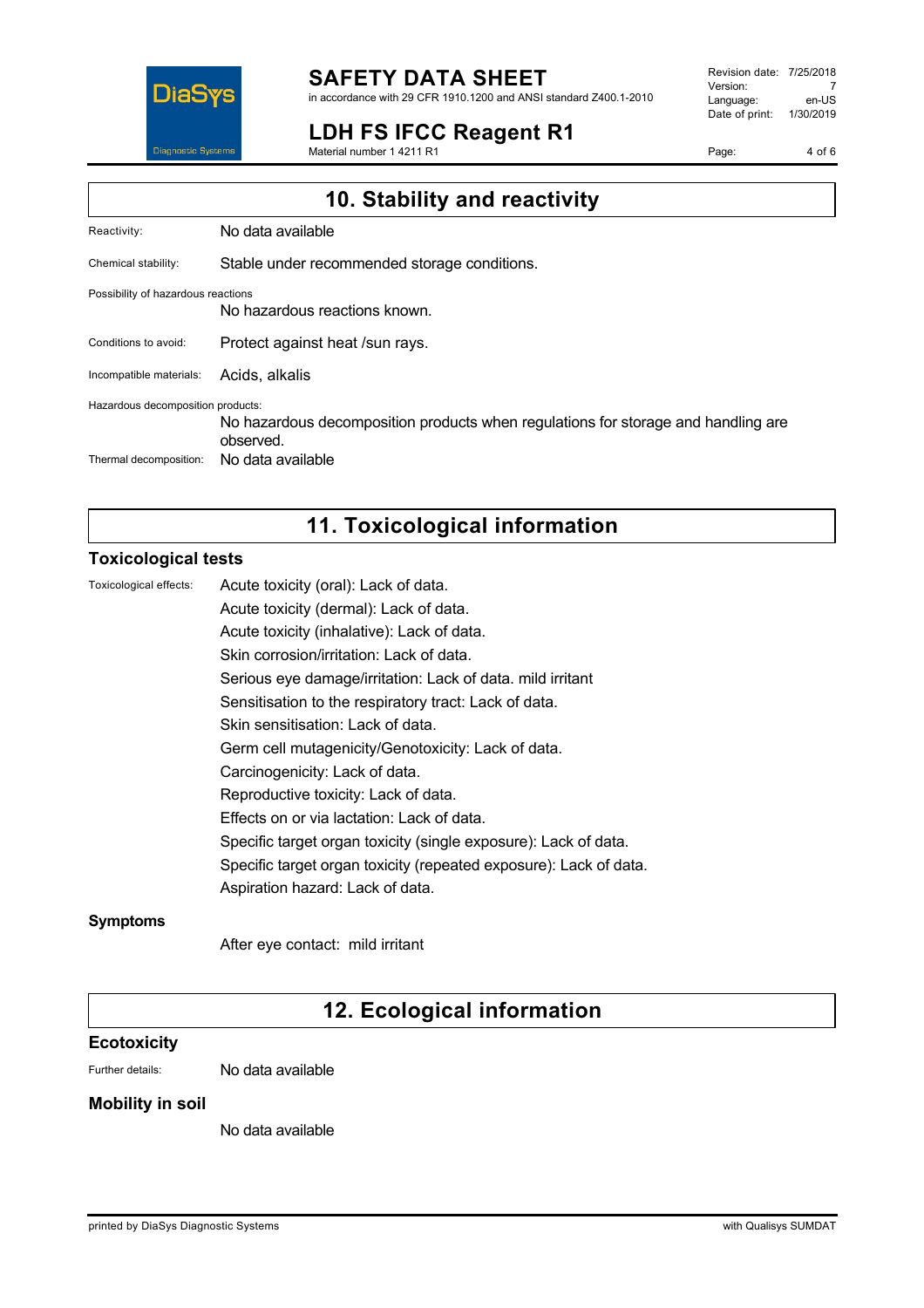

# **LDH FS IFCC Reagent R1**

Material number 1 4211 R1

Page: 5 of 6

## **Persistence and degradability**

Further details: No data available

## **Additional ecological information**

General information: Do not allow to enter into ground-water, surface water or drains.

## **13. Disposal considerations**

#### **Product**

Recommendation: Special waste. Dispose of waste according to applicable legislation.

## **Contaminated packaging**

Recommendation: Dispose of waste according to applicable legislation. Non-contaminated packages may be recycled.

# **14. Transport information**

#### **USA: Department of Transportation (DOT)**

| Proper shipping name: | Not restricted |
|-----------------------|----------------|
|                       |                |

#### **Sea transport (IMDG)**

| Proper shipping name: | Not restricted |
|-----------------------|----------------|
| Marine pollutant:     | no             |

### **Air transport (IATA)**

Proper shipping name: Not restricted

## **Further information**

No dangerous good in sense of these transport regulations.

## **15. Regulatory information**

#### **National regulations - Great Britain**

Hazchem-Code:

# **16. Other information**

| Hazard rating systems: | NFPA Hazard Rating:                              |  |
|------------------------|--------------------------------------------------|--|
|                        | Health: 0 (Minimal)                              |  |
|                        | Fire: 1 (Slight)                                 |  |
| 0                      | Reactivity: 0 (Minimal)                          |  |
|                        | HMIS Version III Rating:                         |  |
|                        | Health: 1 (Slight)                               |  |
|                        | Flammability: 0 (Minimal)                        |  |
|                        | Physical Hazard: 0 (Minimal)                     |  |
|                        | Personal Protection: X = Consult your supervisor |  |